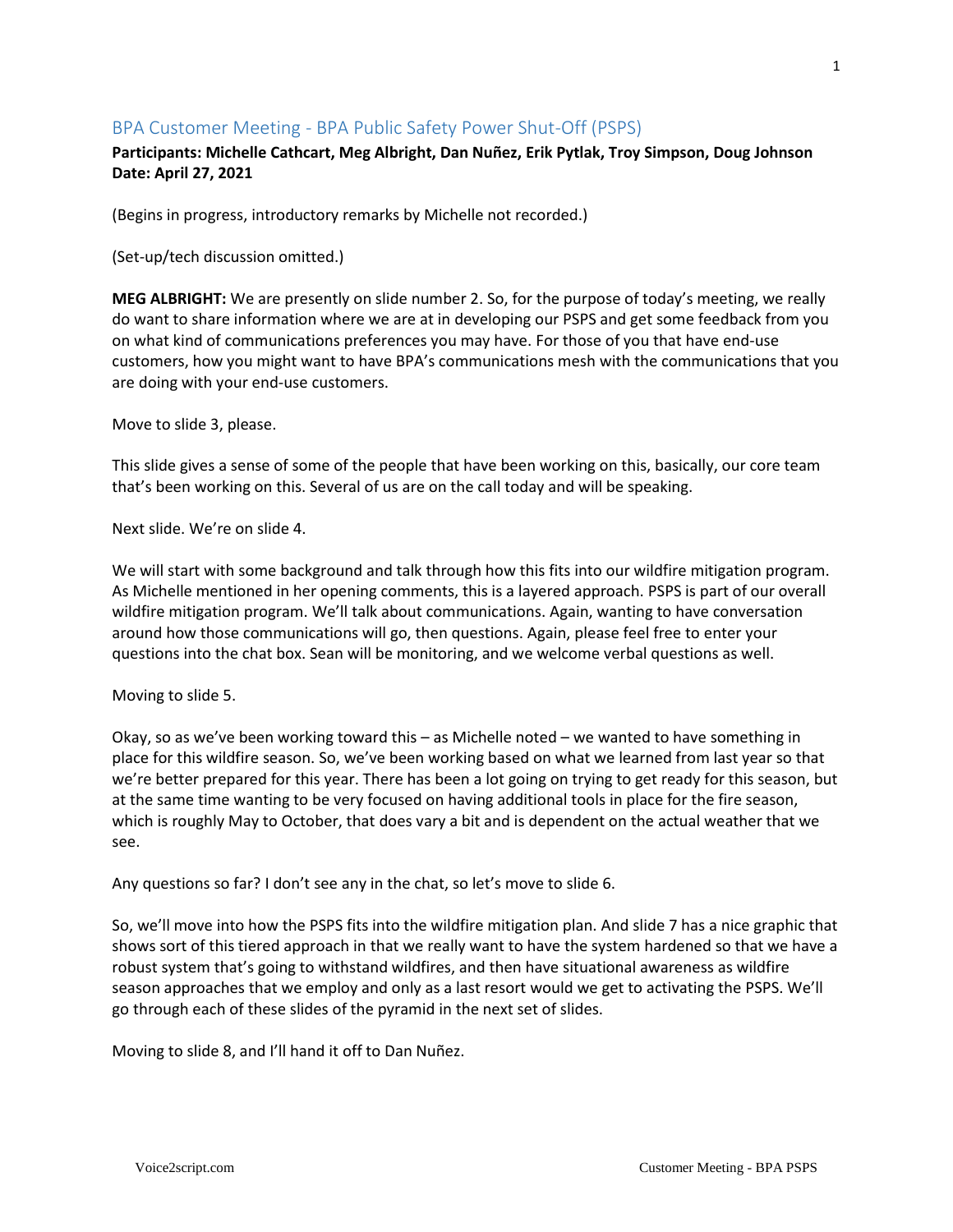**DAN NUÑEZ:** Good afternoon, everyone. So, Michelle and Meg indicated the wildfire mitigation approach is holistic and part of that first proactive layer is system hardening. For folks that don't know, Bonneville adopted the Strategic Asset Management in 2016. And in that, we put together a Strategic Asset Management plan where the emerging threat and volatility of wildfires was identified, and BPA recognized the need to build and stand up its risk-based analytics to be able to prioritize and scale investments based on regional risk and the velocity of wildfires that we're seeing.

You'll see a common theme throughout the slides as well as within the wildfire mitigation plan that is trying to be able to have decision structures that are data informed, recognizing the challenges that we're all facing. So, this competency has gone so far as to inform a whole new lens of resiliency metrics that expand historic design standards and build in system hardening resiliency into our assets decisions. That includes looking at access roads, (inaudible) management strategy to serve as firebreaks in highignition areas.

We're looking at our hardware redundancy for line hardware. We may have high ignition potential and coupling that with guard structures, where historically we may not have done that.

Taking this proactive approach, integrating it to the asset management plan, long-term planning model, both to identify capital allocation of resources and rate projection knowing the – again, as Michelle indicated – the climate change speed that this is moving at and how it's going to impact the prioritization of capital that's happening in real time. Though we look at many risk dimensions and value streams to the region, wildfire absolutely is at the top of the priority list of informing where we're allocating and prioritizing resources for line rebuilds. But also going so far as to identify emergency maintenance correctives. Again, both arms of the asset management side working hand-in-glove to tackle this.

Somewhat related is this idea that there may be questions on is, you know, is BPA going to share – identify critical list of the most vulnerable lines? At this time, BPA does not intend to share that due to the sensitivity of the critical infrastructure information that's inherent in that analysis. Just to make sure that we're protecting the system and region.

With that, I'll hand it over to Eric.

**FACILITATOR:** We have a question from the chat. The Oregon PUC is asking if we can share or will share the resiliency metrics.

**DAN NUÑEZ:** Absolutely. That's a great question. Yes, we can share those. We intend to update our wildfire mitigation plan biannually to align with our asset management and IPR process – Integrated Program Review process. I will pass that on to Sean and get that information out.

**ERIK PYTLAK:** Great. Let's go ahead and go to slide number 9.

So, BPA, as Michelle mentioned, we've known for some time that wildfire is a common occurrence in the Pacific Northwest. Certainly not like it is down south, and certainly not for the entire length of the year that some of the fire seasons are down in Southern California. But we have been noticing our fire seasons getting longer. And the longer those fire seasons get, the greater the chance that you're going to have a red flag situation – very dangerously low humidity, very, very dry fuels, and maybe even lightning combined with a high wind event.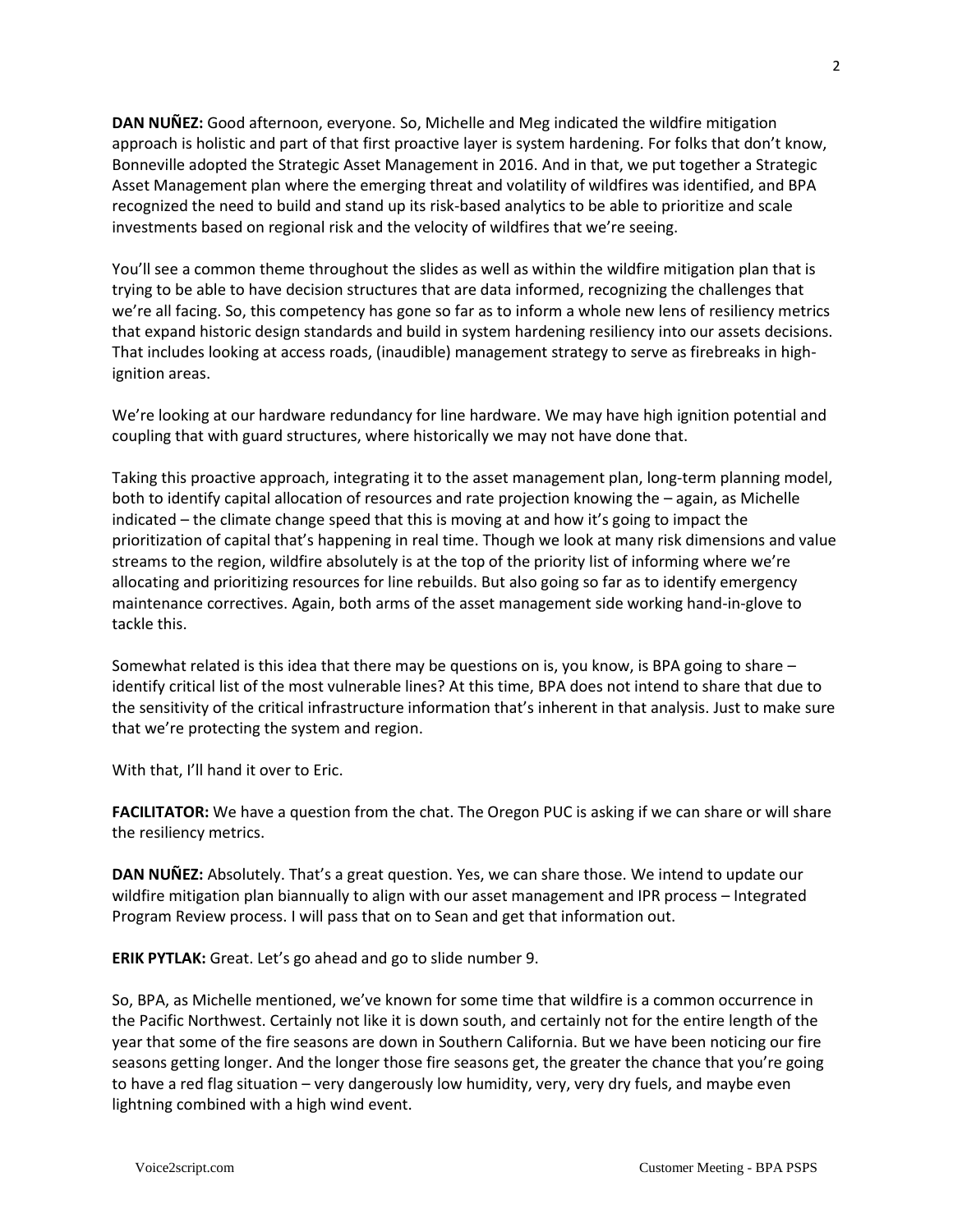Historically, those tend to be separate events. But with climate change with the fire season getting longer, the chance of having an event like we had this past September or even if you remember, that wasn't the first time we've had such an event. The 2017 Eagle Creek fire was also a similar situation, where the fire season was very long and we had a high wind event come in late in the season, where those two incidents overlapped.

We monitor fire and weather conditions in the Weather and Streamflow group at BPA for a number of years now, but now that we're seeing this, what we realized is that there are days that we have typical fire conditions – you know, hot, dry, breezy conditions. Those are the typical red flag warnings that you'll hear about from the National Weather Service, and this is not that. This is when those dangerous fire conditions overlap with wind gusts that are so high – in our estimate, over 60 miles an hour – where the risk of a line coming down and starting a new fire starts increasing, or debris flies into a line, sparks come down on the ground and start a new fire. So, that's the reason why we address this as the criteria, at least for now, in this first iteration on what would not necessarily say, yes, a line's going to be shut down, but trigger the analysis to start looking more intently on the possibility of needing to do this.

**DAN NUÑEZ:** Thank you, Erik. Another thing I would add anecdotally to support Erik's comment there about the high gusts is BPA did exhaustive benchmarking looking at different trigger conditions within California and thanks to the credit of the fact BPA has spent a significant amount of resources in its line design standards, we're able to get away with a much higher trigger threshold than our peers south of us due to the fact that the physics of our failure modes, we don't have the same issues they have in many cases. That's, again, a credit to our Engineering and Standards organization.

The second bullet there is tied to my previous slide that, again, going back to understanding risk, we've overlaid every single asset on the system through our GIS systems and our asset registry to understand asset criticality, health, and risk, coupled with the awareness triggers that Erik just touched on. We can't have the visibility and granularity to look at everything, so it needs to be risk based. And that risk-based situational awareness allows us to be better set up for material preparation, outage planning, patrol prioritization, etc. It all goes back to that idea of trying to have an analytics-driven situational awareness capability.

With that, I'll hand it over to the next slide.

**MEG ALBRIGHT:** Okay, so, I will talk about the fire season operational activities. This aligns with what we have already been doing. So, during fire season, we do disable reclosing on certain lines to lower the risk of wildfire ignition. Then, we do use more patrols before reenergizing lines and less use of manual testing. Again, all designed to minimize the risk of wildfire ignition.

I will look and see if there are any questions on that – that being slide 10. Not seeing any. Let's move to slide 11.

Okay, so, extreme risk days. As Erik talked about –

### **FACILITATOR:** Meg?

#### **MEG ALBRIGHT:** Yes?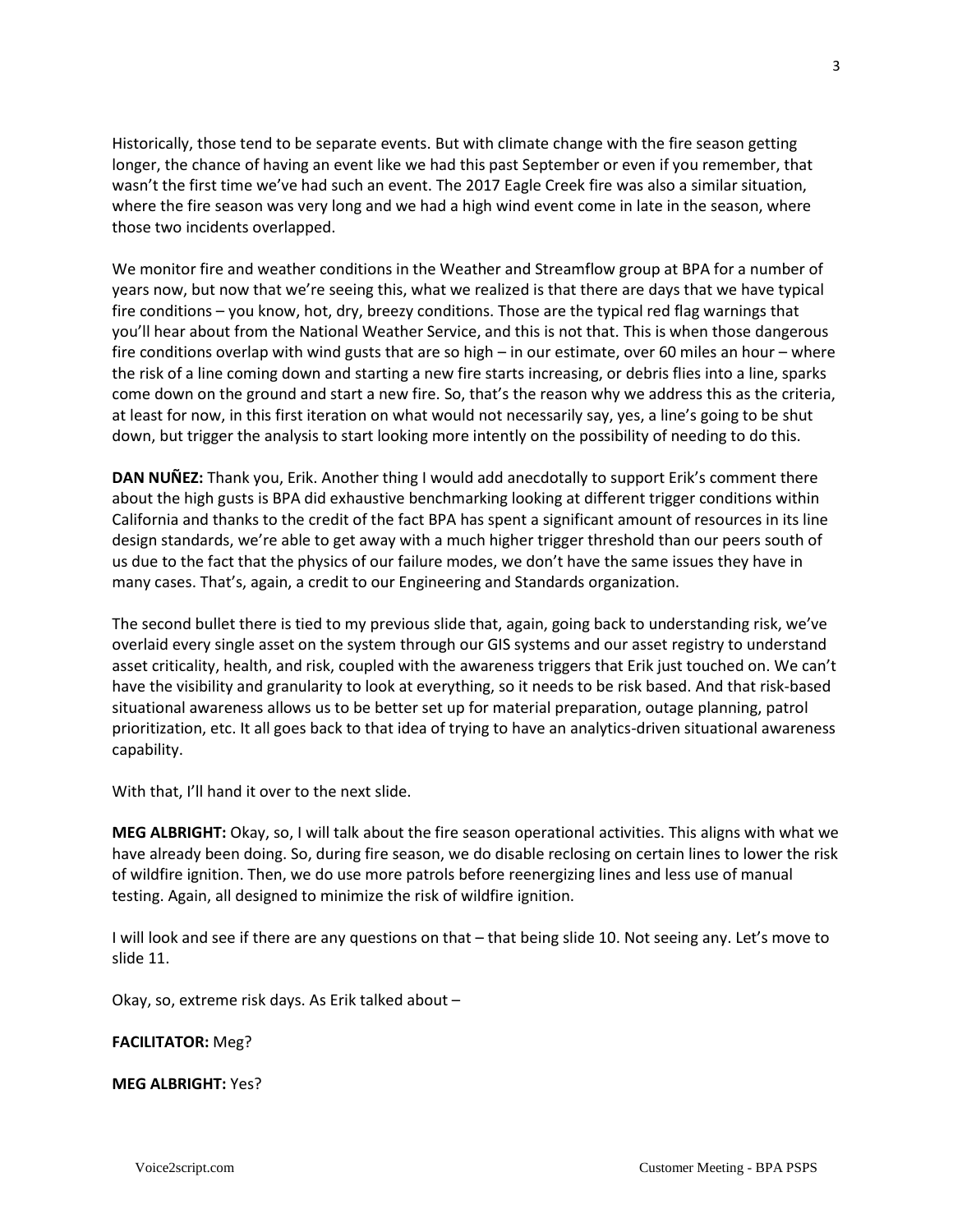**FACILITATOR:** Sorry, a couple questions just came in.

**MEG ALBRIGHT:** Thank you.

**FACILITATOR:** One: Will you patrol lines if they trip prior to reenergizing?

**MEG ALBRIGHT:** Michelle or Brent, would you like to opine on that one?

**MICHELLE CATHCART:** All right, so, when you're talking about if patrols trip prior to reenergization. So, you're saying that if they trip from normal operation, will we patrol prior to reenergization? And in the risky areas of our system, that is the plan to patrol those lines prior to reenergization.

**FACILITATOR:** Okay, and then, thank you, Michelle. We have one more: Do you communicate to interconnected entities when disabling reclosing?

**MEG ALBRIGHT:** Brent, I will say that operations to operations, we do share operational practices. Brent, is there anything you want to add to that?

**BRENT:** Yeah. Dispatch coordinates with our neighboring utilities to ensure that we're operating the lines in a similar manner. If we were to disable reclosing, we would obviously talk with our neighbors about making sure that they were aware of that and did the same on their terminal.

**MEG ALBRIGHT:** Thanks, Brent.

**FACILITATOR:** All right, that's it for now, thanks, guys.

**MEG ALBRIGHT:** Yeah, thanks for getting that pause in for us, Sean. Okay, let's move on to slide 11. Okay, so, as Erik was mentioning, his group is monitoring the system and will let us know if there is a condition where we're at that extreme risk. That allows us to then stand up our PSPS decision team and to have other preparations going on out in the field.

Dan or anybody, do you want to comment on the field preparations?

**DAN NUÑEZ:** (inaudible) situation awareness comment that having a fluid understanding of where the most vulnerable areas are allows us to have the field crews know what materials are likely to be needed if they do find patrol and some repairs as required. (Inaudible) there.

**MEG ALBRIGHT:** Thanks, Dan. Again, I'll pause to see if there's anything that pops up in the chat or from the audio.

Okay, so, moving on to slide 12.

So, the decision considerations that we will be making will include the weather conditions, the confidence we have in that forecast, load and generation impacts, path impacts. I think I want to really emphasize the last bullet – the wildfire risk presented by the particular BPA asset in the impacted area. Drawing back to Michelle's opening comments, we do have 500 kV assets that have a different risk profile than our 115 kV assets. We would not – just because we have received that indication that we have a high-risk area, each asset is going to have evaluated distinctly based on its risk profile.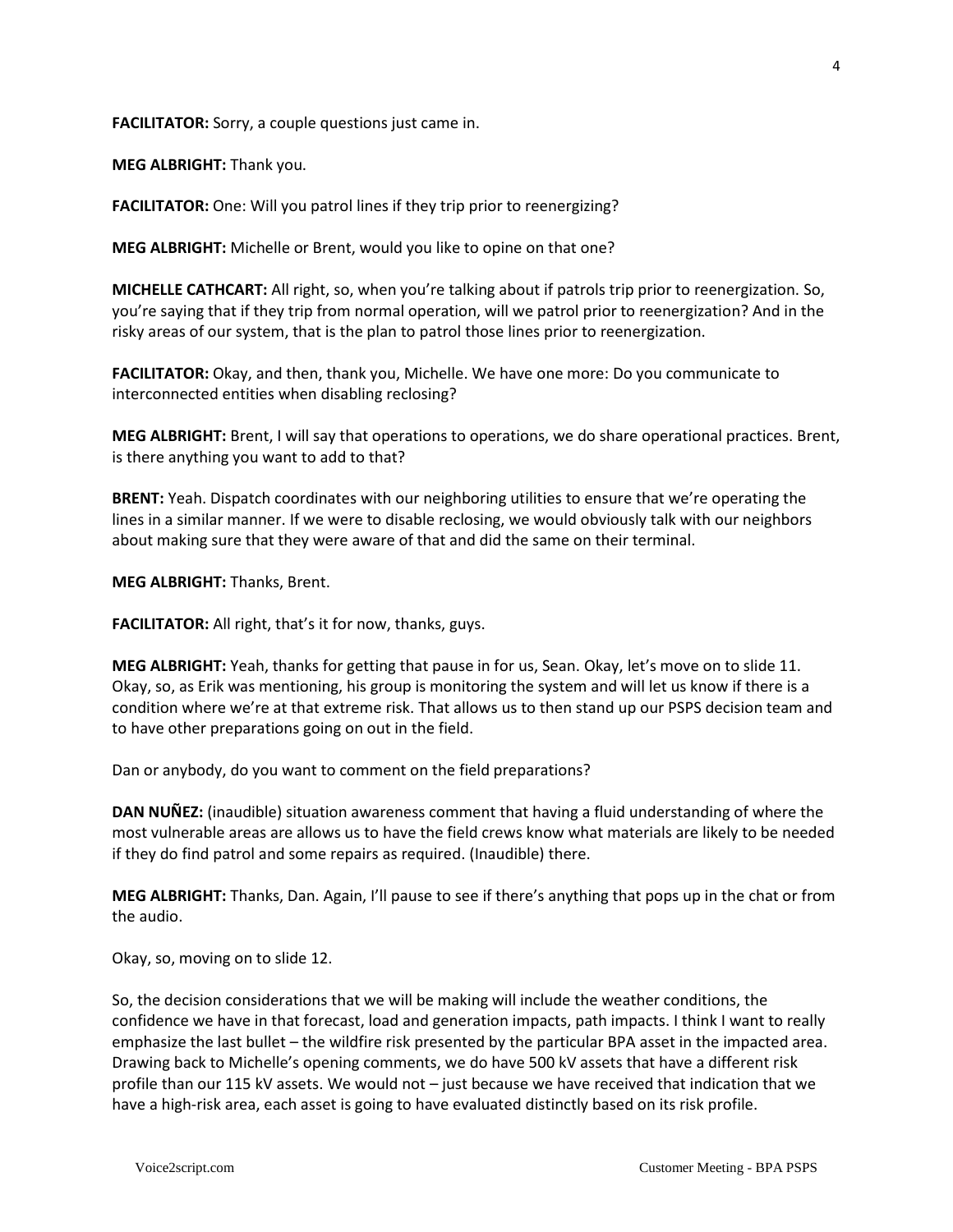Okay, I'm going to look over in the comments.

**FACILITATOR:** So, Meg, we had a question from the previous slide.

**MEG ALBRIGHT:** Okay, good.

**FACILITATOR:** Do we have a formal process set up with the U.S. Forest Service?

**MEG ALBRIGHT:** I think, Dan, you or Erik might be best equipped to answer that question.

**DAN NUÑEZ:** I'll take a stab at it. Erik, please add anything that I miss. We do have a formal MOU with the Forest Service and we've been working exhaustively with them and DNR to establish an internal control during and after trigger that would yield a test from peer to peer. Hey, is our (inaudible) accurate based on what their fire physicists are seeing? And so that shows a lot of promise – sort of quality check from fire management teams in the Forest Service. Of course, over time, that will mature to a very formal process. This year it's more limited to discovery and what we can do, so it does have a partnership with us.

**MEG ALBRIGHT:** Erik, I think you're on mute.

**ERIK PYTLAK:** Thanks, and on the weather side, I'll share that we participate on the daily coordination calls between all fire weather meteorologists that's routed through the Geographical Area Coordination Centers – or the GACCs. So, we participate in those calls. We may not necessarily let them know what we're doing or considering in terms of PSPS, because that would be a different communication channel, but we're certainly sharing weather information and discussing uncertainties in the forecast. We already do that, and then this would be just a natural extension of what we've already been doing with the Forest Service.

**MEG ALBRIGHT:** Does that answer your question?

**FACILITATOR:** It did. Thank you, Meg. We have a few more questions, and I think I'm here on the right slide. You ready, Meg?

**MEG ALBRIGHT:** I'm ready.

**FACILITATOR:** Okay, let's see here. The first one is: Can you briefly describe the different risk profiles between 115 kV and 500 kV lines? For example, is it vegetation?

**MEG ALBRIGHT:** I'm going to have Dan take the first cut at that one as well. I'm so glad you're on the call.

**DAN NUÑEZ:** Thanks, Meg. No, it's a great question. And it's (inaudible) trying to pull myself up out of the weeds. Vegetation strategy definitely goes into it, and the right-of-way width is a significant factor. However, it's also the line hardware, itself, has different normal expected (inaudible) with the higher voltage, and we typically have double insulators or double redundancy in our hardware.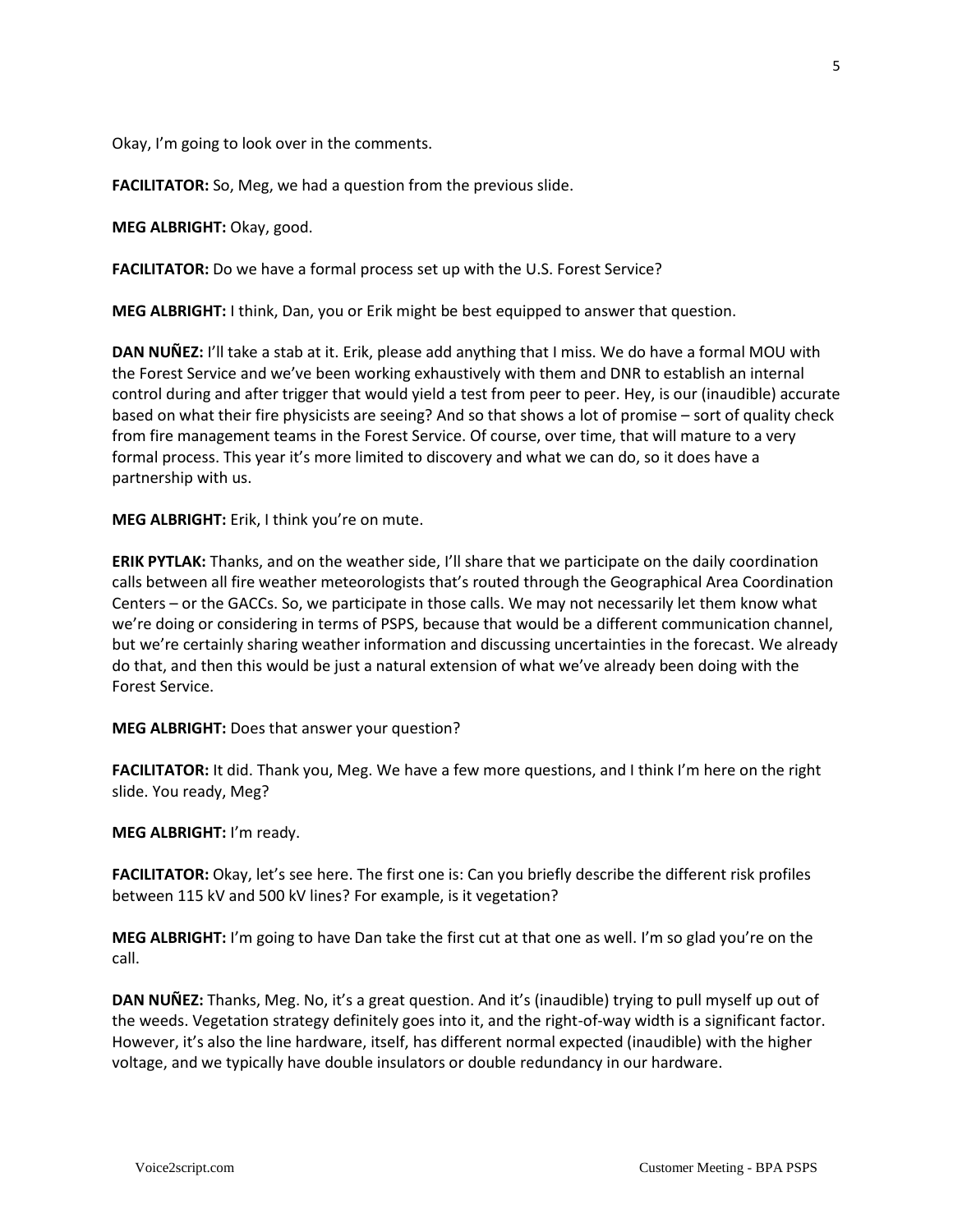So, we look at all those different (inaudible) right-of-way width and type of vegetation. And there is a correlation between the right-of-way width and how much (inaudible) by voltage class. But there's a lot of nuance that goes into that, and I think from the line perspective – to Meg's earlier point – the 500 line load impact has such a high reliability criticality that it does offset some of the wildfire risk because of the redundancy in hardware. So, I'll pause there and see if that's what you're asking about.

**MEG ALBRIGHT:** Yes, thank you.

**DAN NUÑEZ:** Okay, no problem.

**FACILITATOR:** All right, we have another question from Joe Lucas (ph.) What input would the affected utility have on the decision to deenergize a line, causing them to take a forced outage? This sounds like a unilateral decision, but the slide implies some sort of check-in with the local utility before a PSPS.

**MEG ALBRIGHT:** Okay, I'll take a first cut at this, and Michelle, I might ask you to weigh in as well. So, for operations to operations, we're going to need to understand the impact of all of the potential PSPS actions in a given geographic area. So, BPA being only one of the utilities. So, for the local utility or utilities in the area, they could very well – they will have the same weather conditions that they will be looking at and will very likely be considering PSPS of their own. So, we will want to talk operations to operations to understand that collective PSPS picture so that we're understanding how our decisions and their decisions are playing together. Michelle, do you want to elaborate on that?

**MICHELLE CATHCART:** Yes. I'll just add a couple of things to that. First of all, I think it's important to recognize that a PSPS doesn't necessarily mean that load or generation is lost when we deenergize a line given the configuration of our system.

That said, there can be, obviously, cases where there would be that direct impact. We do intend to coordinate with the customer. Ultimately, it will be Bonneville's decision on whether or not we will deenergize a specific facility, but as Meg said, understanding the impact of that will be important. We've already heard from several of our utility customers that they're also developing PSPS programs, so to the extent that a customer has already deenergized part of their system, that may weigh into our decision-making process as well and we will also want to understand the impact on those loads as we're making that decision.

The standards of conduct will be a consideration that we have. So, as Meg said, it is operations to operations discussions that we would be having on those issues.

**FACILITATOR:** So, hopefully, Joe – sorry – yeah, Joe, does that answer your question? Folks, as we – the chat is starting to get really long. Feel free to unmute yourself as we get to your question to either ask for clarification or confirm that we have satisfactorily responded to make it more efficient.

**PARTICIPANT:** Yes, Michelle's response did answer my question. It sounds like it's, ultimately, a unilateral decision with some level of consultation and coordination.

**FACILITATOR:** Thank you, Joe. The next question comes from Todd Simmons. Can you communicate the activation of your PSPS decision team to all utilities?

**MEG ALBRIGHT:** That's a question we can take back for consideration.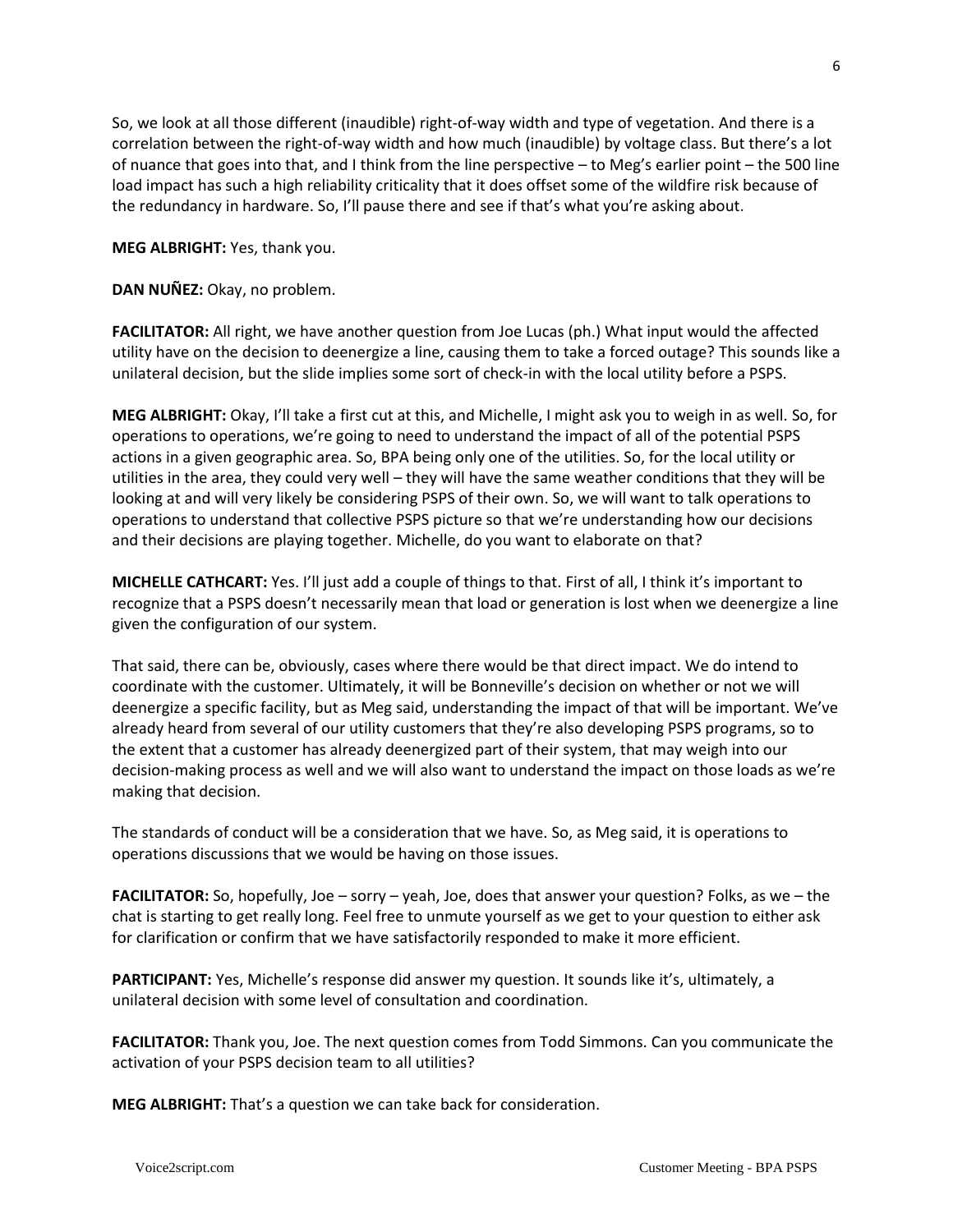**TODD SIMMONS:** Yeah, thank you, this is Todd. It would help us if we knew that you were activating. It would just give us more time to, you know, think about what we'd do. So, we'd appreciate it.

**FACILITATOR:** Thank you, Todd.

**MICHELLE CATHCART:** I guess I'll just add that one of the asks that we had in the beginning of the slide deck was the level of communication that customers are wanting and the recognition that we certainly don't want to cry wolf and make sure that we're communicating the right amount, but certainly, we can talk about communicating that activation.

**FACILITATOR:** The next question comes from Ben Brower (ph.): Do you have a plan for notifying ESF12 energy emergency managers at state agencies ahead of a PSPS?

**MEG ALBRIGHT:** Do we have something from Continuity on the group chat from BPA? Would they be the best person to answer that?

**MICHELLE CATHCART:** It doesn't look like we do have anyone from Continuity on today, but our Continuity Group has heavily been involved in this process. Certainly, they are part of the team that will be at play once we've activated the analysis. So, we can bring that question back to them to make sure that the appropriate communications are happening with those sorts of agencies.

**PARTICIPANT:** Michelle. Dominic's here from Continuity. What was the question, again?

**MICHELLE CATHCART:** The question was: Do you have a plan for notifying ESF12 emergency managers at stage agencies ahead of a PSPS?

**PARTICIPANT:** Not ahead of a PSPS, no. We're working on our specific internal process and then how we're going to work with our partners first. Then, that was another piece after the fact that we're working on.

**BEN BROWER:** This is Ben Brower with the Montana Energy Office, asked the question, we'd sure appreciate that heads-up as soon as possible for those of us charged with managing energy emergencies so that we can better coordinate with our in-state utilities and keep our governor's office aware of any impact to energy supply. Thanks for taking that into consideration.

**FACILITATOR:** Thank you. The next question is from Kevin Black at Nespelem Valley Electric Co-Op. Kevin, I don't know if you want to take yourself off mute and go ahead and ask the question. You provide a lot of context here. Go ahead.

**KEVIN BLACK:** Yeah, what I'm concerned about is, you know, I understand where you guys coming from. Believe me, I've been through that – having to make that decision many times, you know, during hurricanes and stuff. Like, oh, the wind's blowing and, you know, let's turn this off. But there are, you know, there are a couple of things I'm concerned with here.

What I saw at the Cold Springs fire in the town of Bridgeport, where all the orchards are, is basically they had the ability to irrigate right up until year line dropped out, because we didn't kill that area. Then, once they stopped irrigating, they lost basically their fire protection. That area saved – in my estimation,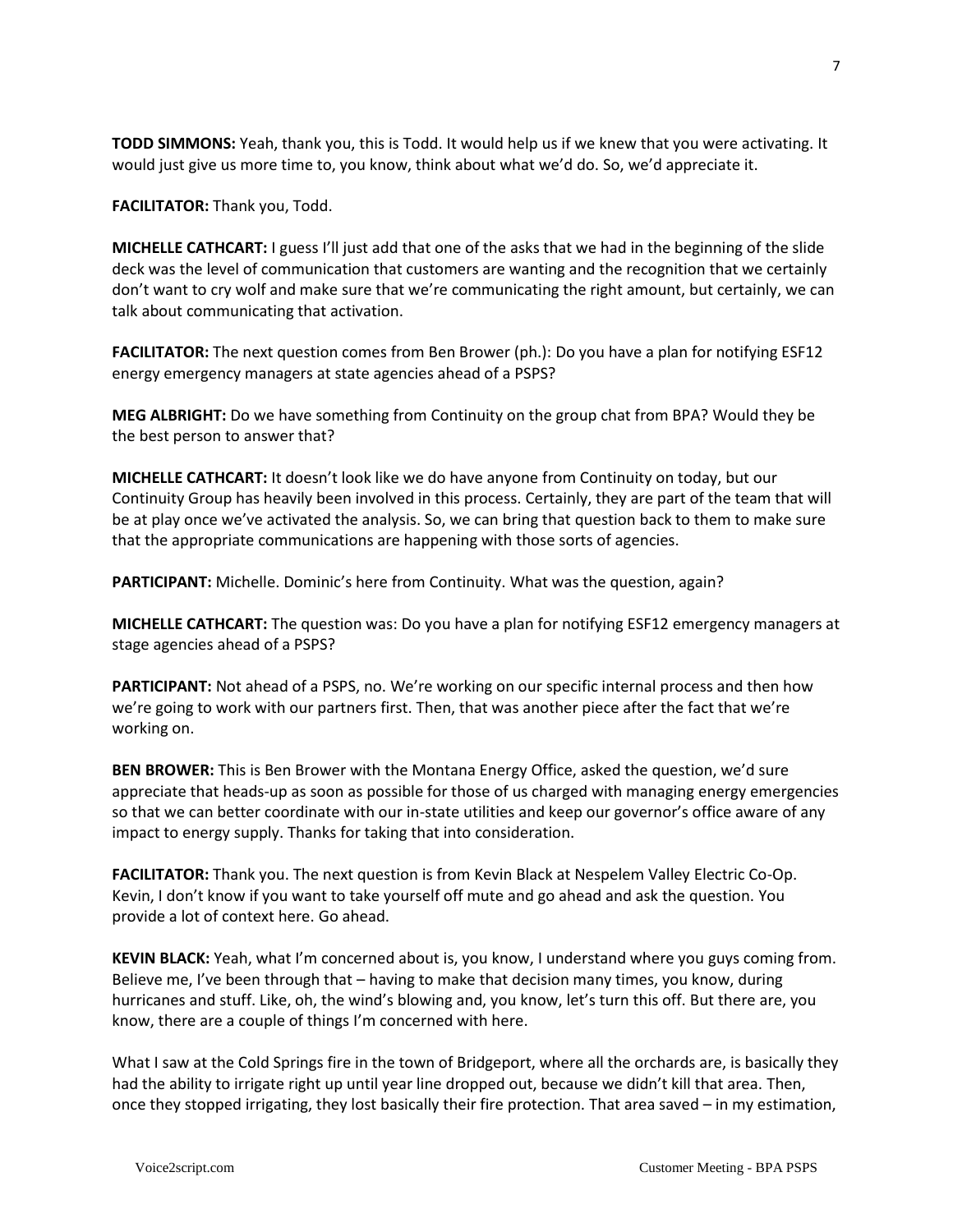and what I viewed out in the field, it saved that orchard and cherries area that Gebbers has, and Arrowhead and Apache prevented a huge disaster similar to Mansfield.

I just want to say, you know, I mean, that will have a huge impact on us if – you know, if something is turned off without consulting with them, because they, you know, I'm not sure if it was probably a – just a benefit of having them there that prevented that fire from sweeping across the river in multiple spots, you know, it can only go into areas that weren't irrigated, so it kind of limited the amount of damage on the south side of the river. So, I just caution you know the – you know, whatever the criteria you have for it, I mean, I would like us to be consulted because our customers, you know, probably prevented a fire, you know, that could have wiped out, you know, two whole towns, and they weren't because they had power for, you know, for a considerable amount of time during the fire, itself. I just – you know, I just caution, you know, caution when you make that decision, we've got to be kept in the loop because they may be doing something that could save a whole region. And if you shut the power off, they lose irrigation water, any ability to keep that clean buffer before it takes off. So, that's pretty much it. That's what I was trying to get across and what I wrote.

**MICHELLE CATHCART:** Thank you, Kevin. I think that's really important feedback. I'll say we have experience working with fire departments as well in terms of lines that are – even that they have asked to be taken out of service when they realize that it would cut off their water pumps, then you know, we decided to leave the facility energized. So, I think it is an important consideration. That's why there is no just black-and-white criteria that we have. You know, we have the 50-mile-per-hour winds and red flag areas that are going to be the start of our analysis, but it will really be facility specific. We do intend to coordinate with the operations team of any impacted customers and so we do intend to do that to the extent that time is permitting. Again, making sure that those conversations are operations to operations.

**KEVIN BLACK:** But just so you're aware, it's not – in our area, we don't even have the fire hydrants and stuff. These growers are, you know, it's a natural break because, you know, they water their crops, they keep those fields green, and the green stuff doesn't burn. I just want you to be aware of that. Like sometimes you may be talking about Mt. Tolman, but those growers saved so much – a huge part of this region. That's, you know, that's pretty important. I mean, just Gebbers alone, a phone call to us or to him and, you know, he may say, "Hey, wait, we're watering right now and, you know, the fire's coming in this direction. So, you know, wait, you know, for another two hours." I don't know.

All I'm saying is what I saw, it would have been an epic disaster if the power went off sooner, because those guys, you know, watered and that, you know, kept the, you know, it kind of went around the city of Bridgeport. That could have wiped out that whole city or town, whatever you want to call it. And it was kind of spared because it went around, you know, the orchards and then it crossed the river, you know, by Chief Joseph, versus going across right down, you know, right down through the orchards. So, all I'm saying is just, you know, before you make that decision, you know, that – they're like the biggest fire department I know of in this area. I mean, Mt. Tolman uses, you know, planes to drop stuff but, you know, during that fire, Mt. Tolman really couldn't do anything, you know, it was the orchard areas that saved it. You know. So– that's all I have.

**MICHELLE CATHCART:** Thank you, Kevin. I do appreciate that. Like I said, we do intend to coordinate with the local utilities and understand the local conditions of the areas that we're looking at. Thank you for that.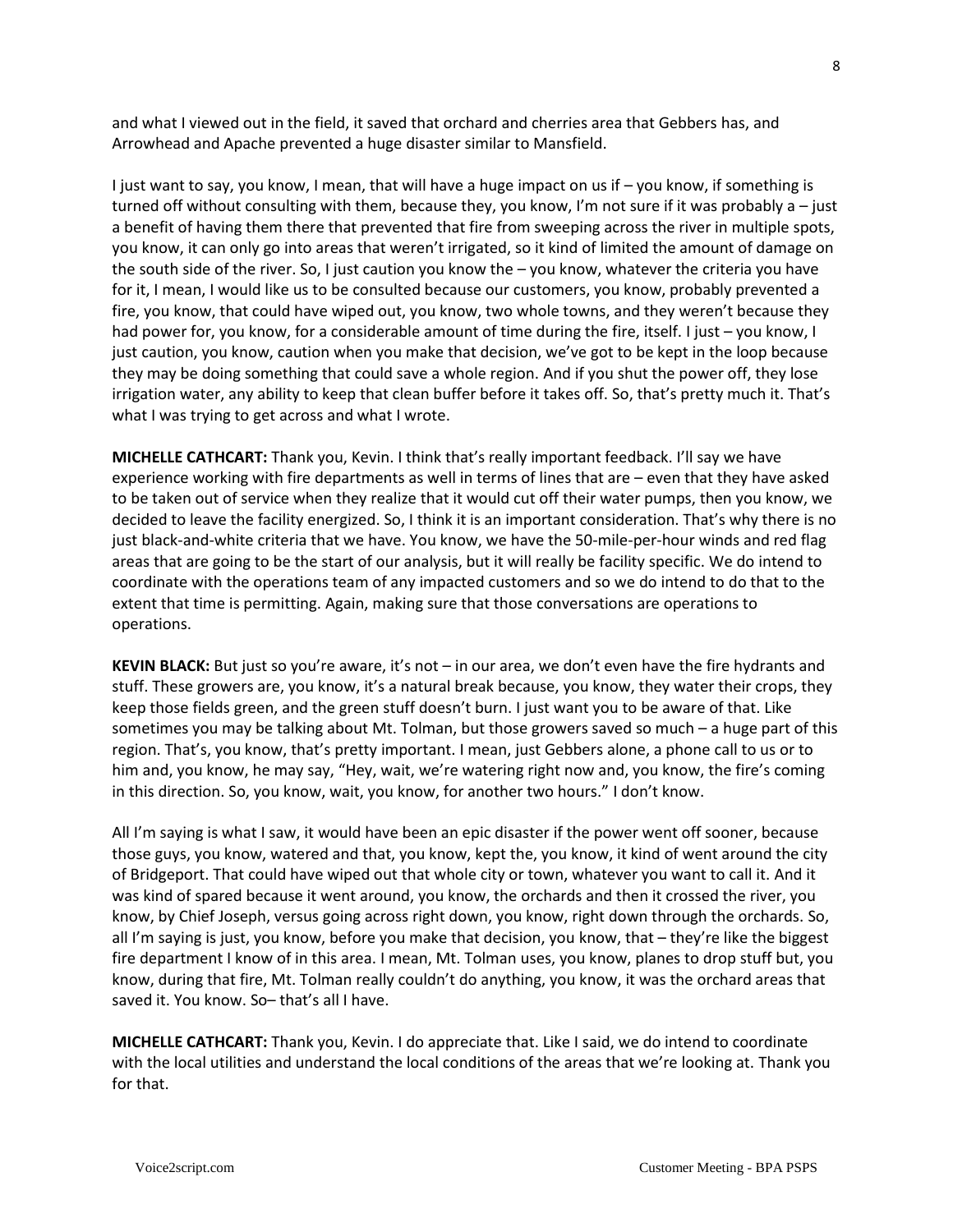### **KEVIN BLACK:** Thank you.

**FACILITATOR:** All right, thank you. So, Meg, I want to check in with you. We've got about four more questions being asked here. Are we still good on time and everything?

(Break for direction.)

**FACILITATOR:** (Inaudible) Engstrom (ph.) is asking: What are the weather condition thresholds for enabling PSPS? Will it be an IFPL rating of 4 plus greater than 60 mph winds?

**ERIK PYTLAK:** Yeah, so, IFPL is a really old measure for fire conditions. The problem we have here in the BPA service territory, and you probably already know this, is that an extreme fire situation in (EWEB's?) district is going to look very different than one in Redmond, which is also very different than in Idaho Falls. So, luckily, the National Weather Service has done a lot of that footwork already by setting red flag conditions based on the area that they forecast. Red flag warnings, for example, in southern or southwest Oregon have different criteria for humidity, fuels, and even lightning activity level than western Montana, which has a very different fuel type, very different fire conditions, and even different relative humidity thresholds, where 40% humidity on the west side is very dangerous for new fires to start in conifer type of trees or Doug firs, versus eastern Montana, where 15% relative humidity is needed before you would have to worry about serious fire spread.

So, what we did there is we are setting the criteria based on the – you have to have a red flag condition – so very low humidity, very dry fuels, etc., for that particular area on top of 60-mile-an-hour winds, because red flag warnings could be issued for wind speeds much lower than 60. I hope that answers that question.

Are we using IFPL? No. But we are using the criteria that's been specified by the National Weather Service based on the fuel types and fire weather conditions in their specific areas.

**FACILITATOR:** Okay, we will see. Go ahead. Thank you, Erik. The next question are a couple from Eric at (PAC?) how much warning will transmission customers have prior to deenergizing?

**MEG ALBRIGHT:** I'll take a start at this. So, Erik, I think the weather group is hoping – and it will vary, but we're hoping that we'll have 48 hours or so notice?

**ERIK PYTLAK:** That's one of the things that we've struggled with as were putting the plan together, to be quite honest. Because weather conditions, as you all know, change. What we've backed out from this is how long would it take to do the analysis that would be needed to make a decision on deenergizing a line or not. So, we backed that up and about 48 hours notice is generally needed to do all that work.

The weather conditions, we can sometimes see those fire weather conditions coming even farther in advance, like what happened with the event here this last September. You all were getting warnings just like we were that we were going to have an extreme fire event four or five days in advance. In that case, we would give that alert to our internal folks saying, "Hey, we see these conditions coming," then maybe the PSPS would be activated even farther in advance.

Other times, we mainly see it 48 hours or maybe even less in advance. So, it will really be dependent on the weather conditions. That's the thing about PSPS is that we can't anticipate every weather scenario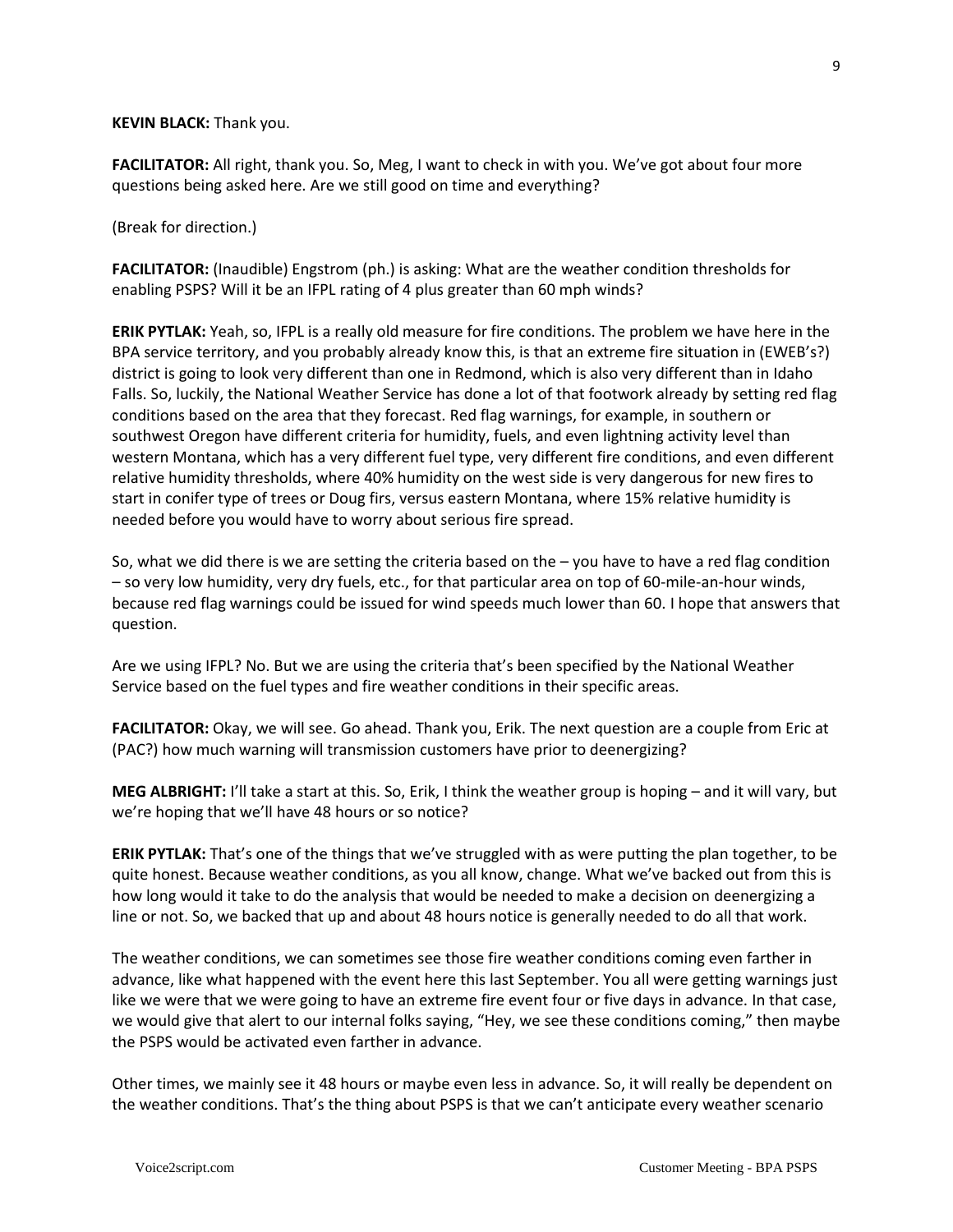that is going to require us to look at do we need to deenergize the line or not, but what we figure is that about 48 hours in advance, about that, we should have enough information to at least know that we are facing a significant risk of, again, the red flag conditions coinciding with the high winds.

The decision itself, though, that's a different matter.

**MEG ALBRIGHT:** Yes. So, once we get that alert from our weather group, then we will have pedal to the metal to make a decision that is a well-informed decision as quickly as possible. As the conversation has indicated today, we would want to have those operations-to-operations conversations to understand the impact so that we have that information to include in the decision.

Michelle, do you want to add anything to that?

**MICHELLE CATHCART:** No, I think you covered that well.

**MEG ALBRIGHT:** Yes, it really is going to depend on how far in advance we're able to be alerted to the need to make a PSPS decision and how quickly we can get the information from the other operations groups of the other entities in the area so that we can make that decision.

Sean, you ready for the next one? Please check in and see if we answered that question.

**FACILITATOR:** Yes, Eric, did that satisfy your question? I'm going to assume yes. Let's go ahead and go to the next one. Will BPA be taking the lead to work with local emergency services when deenergizing and dropping load?

**MEG ALBRIGHT:** Let's see. I'm thinking that might be part of the question that we want to – if it's not our load, we would probably want to understand how we are working together on that. I invite others from the BPA core team to pipe in here.

**MICHELLE CATHCART:** I think that we would take the lead with the fire departments. We do typically coordinate in the field with emergency services, but like Meg said, I think that there would need to be coordination with the local utility as well if there is load drop, again, noting that not every PSPS we do would result in a load drop.

**FACILITATOR:** Eric, hopefully those have been responsive to your questions. If not, there is a way to ask more questions at the end as well as submit questions.

Our next one, Meg and team, is from Brian Grundmeier (ph.). For DR aggregators that would benefit from having a few hours extra warning to prepare devices like pre-charging electric vehicles, running AC, are you planning on any automated computer protocols to publish an upcoming PSPS event and the affected locations, even just at the county level? California was a bad example of this. Any query based on individual customer account numbers to disperse city-wide or county-level PSPS events? I think just from the get-go, I think at least at the county level, to identify upcoming PSPS event affected locations in an automated computer protocol to support that. Meg, that's kind of the question.

**MEG ALBRIGHT:** Yeah, so, I'm going to see if Troy, maybe you have any information. This isn't something that I would be familiar with. Troy? Doug? I'll turn that one over to you.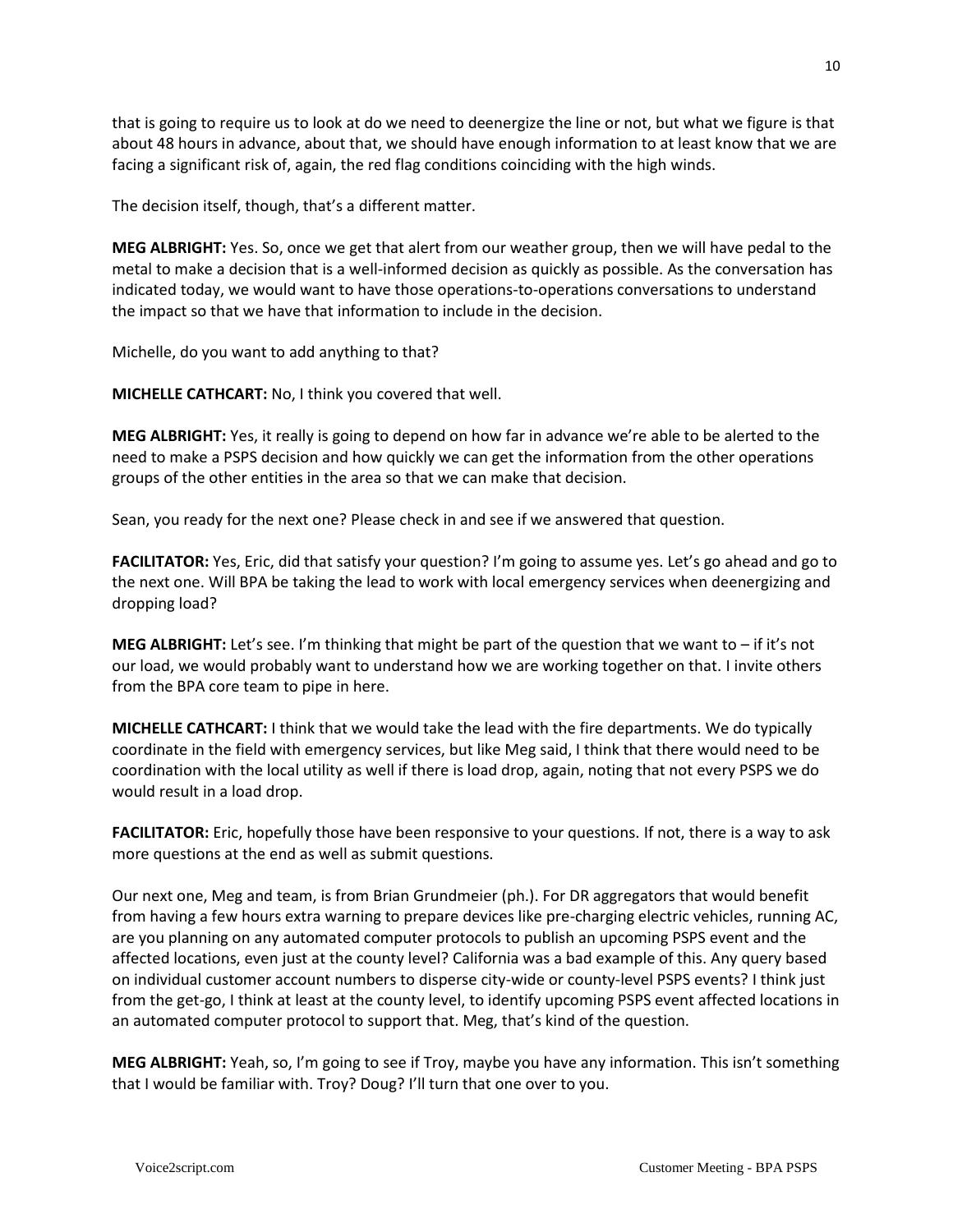**TROY SIMPSON:** Yeah, this is Troy, I'll start. Doug can chime in, too, if he wants to. Yeah, I don't think we have – well, I know we don't have the infrastructure for any automated communication in that regard like we're talking about. I think our intention and the reason why we asked the question the way we did is to provide as much advanced notice as we can to the local utilities with the hopes of using infrastructure potentially they have available to them to send out to end user customers. This really is one of the central questions that we're asking is: Given what we have, what can we give you to help you as a local utility communicate with your end-use customers?

**MEG ALBRIGHT:** Doug, did you have anything to add?

**DOUG JOHNSON:** No, that covers it. Thanks, Troy.

**FACILITATOR:** All right, Brian, hopefully that response – okay, thank you, Brian. Brian is going to follow up offline, guys.

The last question here from Joe, and then let's go ahead and get to the last three slides, Meg, or at least the next slide. From Joe Lucas: Has BPA conducted an analysis of historical meteorological and fire information to estimate how often the conditions identified to consider a PSPS would have been triggered in the past? This would be helpful to create better understanding about how rare the PSPS would or would not be for various fire-prone areas.

## **MEG ALBRIGHT:** I will –

**DAN NUÑEZ:** Is that me?

**MEG ALBRIGHT:** Thank you, Dan.

**DAN NUÑEZ:** That's a great question, Joe. The direct answer to your question is, no, not in the sense we've compared, hey, if we have this decision criteria and model, what would be the end result of that looking at historical years?

However, on the flip side, we do rely heavily on the Rocky Mountain fire physicists in Colorado, who do look at the meteorological and fire frequency and fire physics piece and provide us that data, but the comparison piece for PSPS has not been looked at. I'd say no, but in the sense of how we've incorporated that historical fire element, yes, it is a variable that's brought in.

**PARTICIPANT:** Thank you for that. I think many of us are just trying to figure out – and when Michelle introduced it, talking about that the ability to do this has been in place in the past and it's been used in the past. So, I think many of us are trying to figure out, is BPA formalizing past practice or creating a whole new program that's more aggressive and preemptive? Thanks.

**MICHELLE CATHCART:** I can take a shot at that. I think that it is, largely, that it's more formalized and we have clearer criteria. I don't think we were necessarily meaning for it to be more aggressive, but just having a clearer idea and a process for getting better information for the decision-making process.

So, that's really where we're focusing it. And, again, so, a couple points to make is that even when the weather conditions would activate the PSPS analysis, that is the only thing that will result in a PSPS, and further, even with a PSPS, it may not impact load.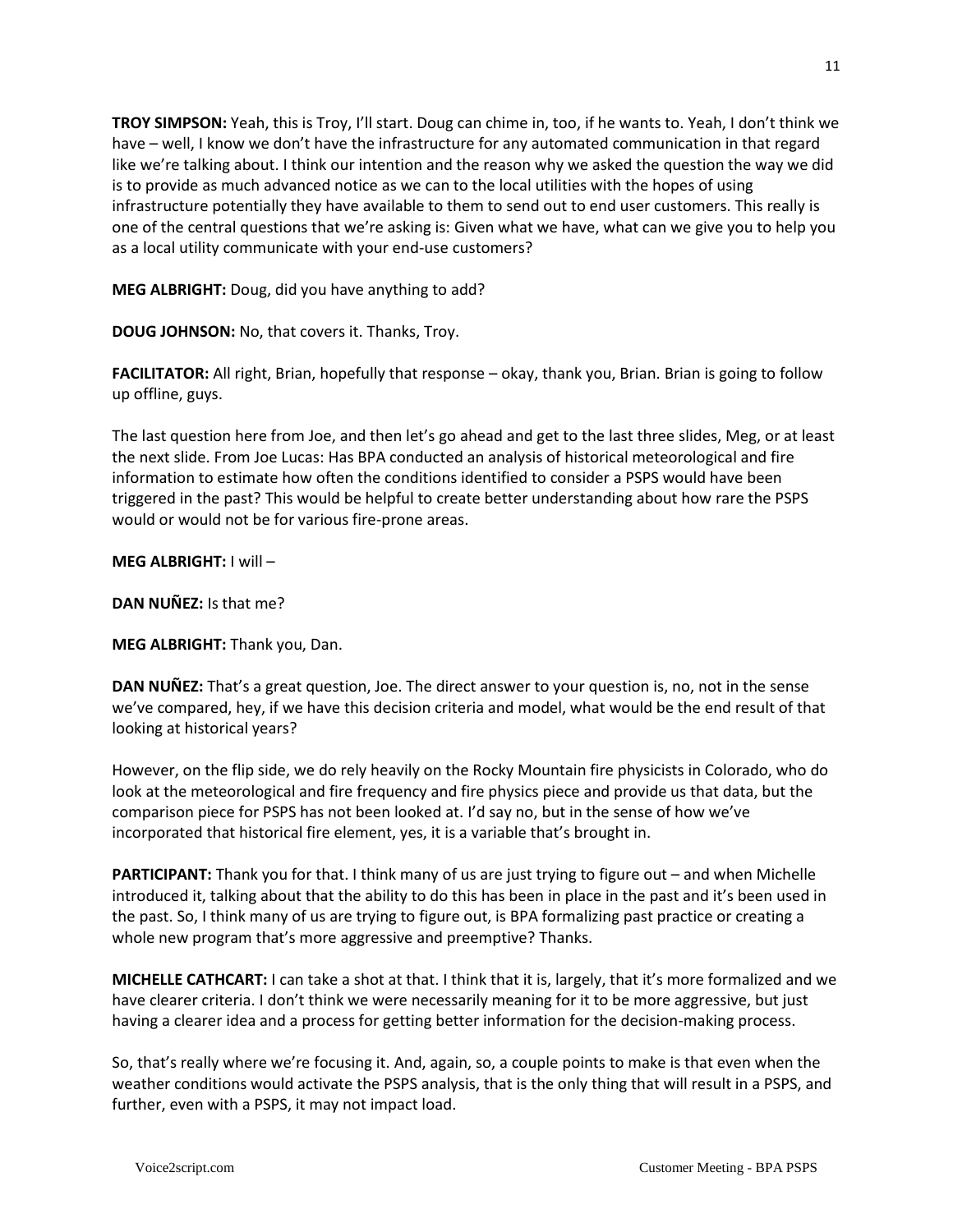So, hopefully, that helps answer. I do also want to give Erik Pytlak – who, by the way, I don't know that we did introductions. Erik is our supervisor of our Weather and Streamflow organization. So, I'll let Erik talk a little bit more about the historical weather also.

**ERIK PYTLAK:** Sure. So, Joe, that's an excellent question. When we had – the one thing that we have is we had this happen last September with isolate 70 mph winds, widespread 50 mph winds on active wildfires. Then, basically, it was a higher-end event.

It turns out, though, that 2020 was not unprecedented. We had a 2017 event. Again, Eagle Creek fire in the Gorge, that also had wind gusts in excess of 50 mph on active fire in a very, very dry situation.

We also can go look further back in time here west of the Cascades, and there is historical evidence, but there's not a lot of people living here at the time, that we've had large wildfire events occurring with high winds and dry, very low humidity in September or in May even west of the Cascades. So, it's not unprecedented. The problem with trying to do a historical meteorological analysis with this goes back to the climate change question, where even if we were to do a historical analysis, the climate is changing underneath our feet. The problem would then be historical analysis may not be applicable now. And one of the bigger concerns – and I brought this up earlier – is that our fire seasons are getting longer. So, the longer the fire seasons get, you don't even have to have stronger winds, you're just increasing the chance that the occasional high-wind events that we sometimes do get in the spring and summer are going to coincide with already dry fuels – grasses ready to go, trees are already dried out. Even if we were to do that historical analysis, the problem is that may not be very meaningful going forward because of the lengthening fire season. But we did look at this. It's rare, but not unprecedented. We've got two fairly recent examples of high winds coinciding – 60-70 mph winds coinciding with these red flag conditions.

**MEG ALBRIGHT:** The last piece that I would add, for me, we're trying to get better at this. So, being able to make more timeline decisions, having more advanced notice – as good of advanced notice as we can get. And all the data that we can get to make an informed decision. So, getting more organized and being better informed as we're making these decisions.

Okay, we do need to get back to the slides, so we get through them. Let's go to slide 13.

We've actually been talking about this quite a bit. We've been talking about this operations to operations communication. Reaching out to other entities in the same area that is experiencing those extreme weather conditions so that we understand their operation issues – their potential PSPSs and are talking about ours. Troy, do you want to talk about the non-operational communications?

**TROY SIMPSON:** Yes, absolutely. We've been hitting on this, Brian and Kevin's questions as well. You know, one of our – well, clearly, we want feedback on the whole program, but one of the clear areas that we want feedback on is the communication aspect of this. We understand that this is a new process, and we want to get that information out to affected utilities in a way that's meaningful for them and timely.

A couple things that we're asking specifically for feedback on is what do you want to be communicated about? I think Kevin indicated the earlier the better, right? So that when we're standing up a team, even though we don't know whether we're going to shut off – do a PSPS event, you know, do you want to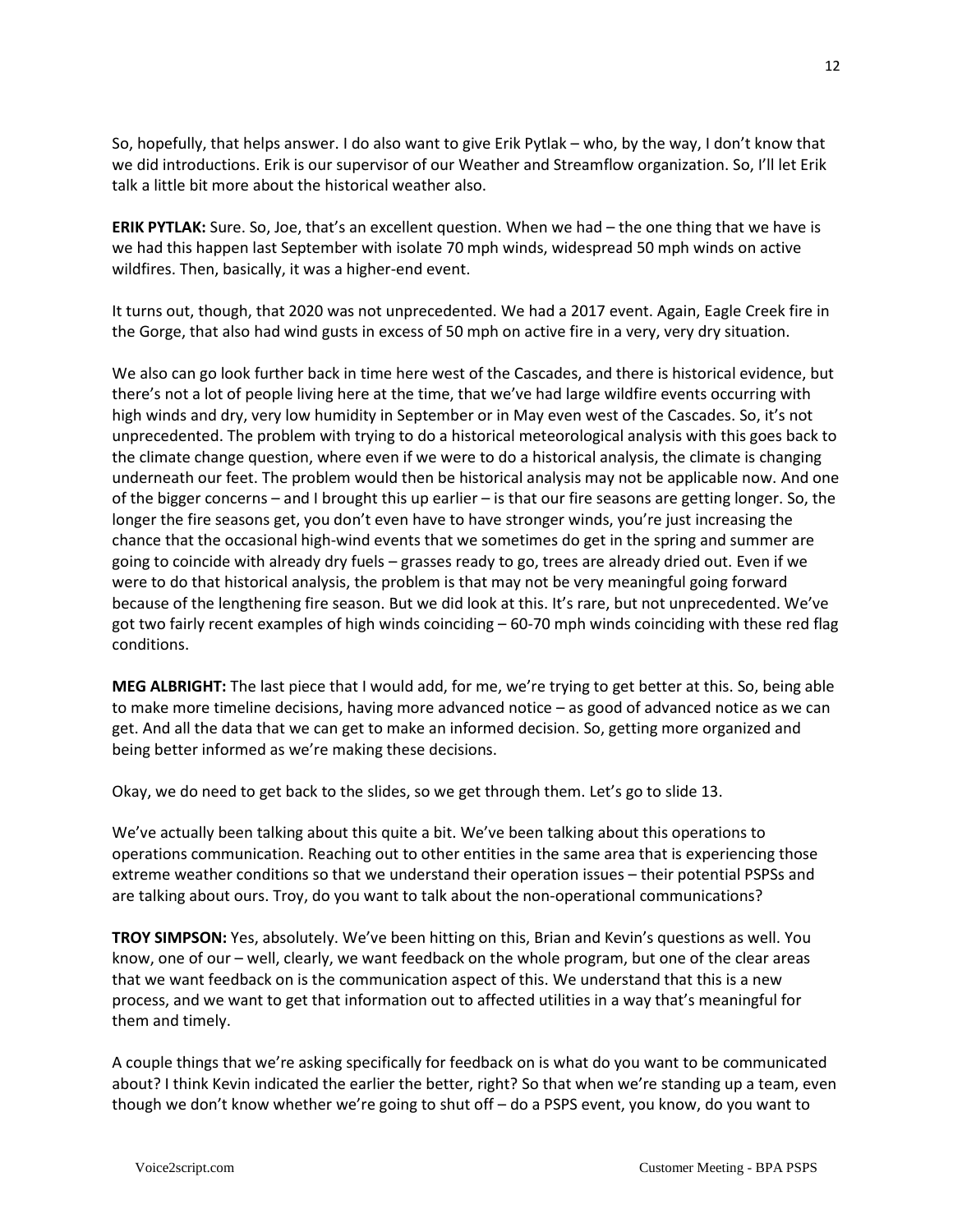know about that? Or would it be better to wait and, you know, have more information or better information, wait until after the team is assembled and decided to do a PSPS event or not. That's one aspect of the communication is when do you want to know?

Then, the second aspect – well, I guess there's three, maybe. The second aspect is what do you want to know, and then thirdly, how do you want to know it? You know, we have – as I mentioned earlier, we have the tools available to us, which are all of our existing tools. We're planning on leveraging relationships that we already have, so transmission account executives will be reaching out to general managers and those types of folks. We're going to have our district managers and substation – well, we'll have our district managers or districts reaching out to their peers as well. We're also informing our tribal account executives and public relations in those groups. So, we're going to have the information spread out fairly broadly within BPA as early as we can, and then we want to use those folks to disseminate the information back out to the group.

So, essentially, the tools we have at our disposal are phone and e-mail but also public affairs has access to updating, you know, the website and using social media aspects. So, you know, one of the things that we want to hear from you all is what would be most meaningful for you?

Then, I just have a note here. You know, it's vital that we have current contact information. It might not be the contact information that I would use as a transmission account executive for day-to-day type of things, you know? If there's someone else we need to communicating with in your organization, then let us know that as well.

**MEG ALBRIGHT:** Thanks, Troy. Let's move to slide 14. Okay, so, after a PSPS has occurred, so this is the scenario where we did make the decision to activate a PSPS, once the weather has abated and it's time to bring equipment back into service, because there will have been hopefully and wildfire, hopefully the PSPS did prevent the wildfire, we would still want to patrol lines. There would have been heavy winds in the area, so it very likely will need to clear the vegetation, may need to fix damage to our equipment. All of that stuff would need to happen before we can reenergize, which is just part of good operational practice. Then, we'll be communicating out when we're ready to reenergize.

Slide 15. Troy, I believe you were going to cover this.

**TROY SIMPSON:** Yes, I will. So, as far as next steps go, we're opening this up to a two-week comment period. So, you have until May 11<sup>th</sup> to comment on it. We'll direct those to the teams, and we'll be replying to the comments. On May 22<sup>nd</sup>, we tend to publish the response to comments as well as the PSPS section of the Wildfire Mitigation Plan. I will note that we're trying to get that out earlier, trying to get that out even during the comment period so that if there are items within the PSPS plan that you will have an opportunity to comment on that as well. We're working diligently to try and get that out, but it's not quite ready for prime time yet. So, we're doing our best there.

Then, June  $1<sup>st</sup>$ , we'll have the PSPS plan in place. So, we hope to have everything locked down by then or everything – all we can have now, we hope to have known by then.

**FACILITATOR:** We have a question from Ben Felize (ph.) Do you plan to leverage mutual aid for patrols prior to reenergizing? I think this is in reference to the prior slide, Meg, sorry.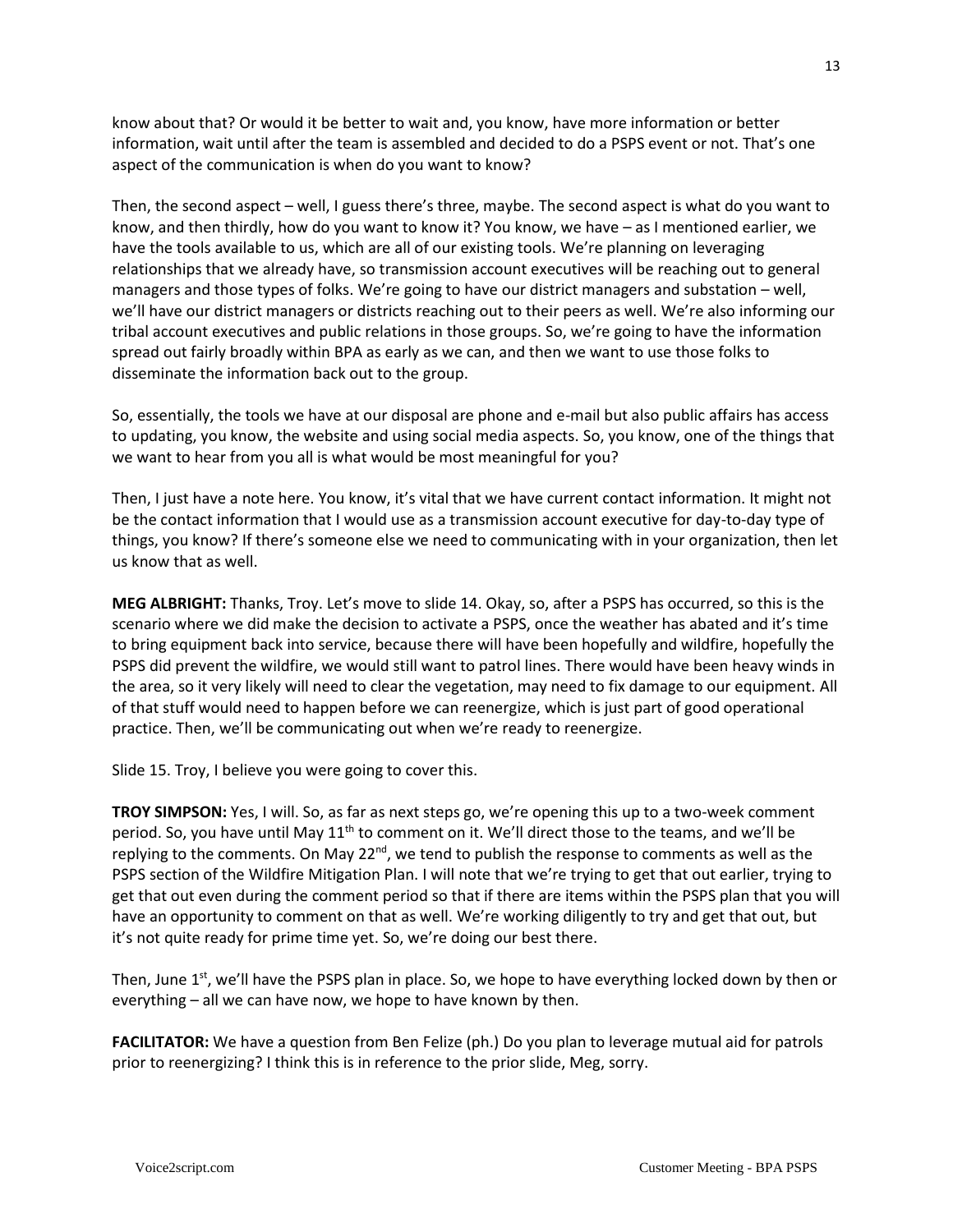**MEG ALBRIGHT:** Totally fine. So, I know that we have mutual aid agreements in place. Michelle or Brent, do you want to address that?

**MICHELLE CATHCART:** Sure. I guess the way I would answer it is that we don't currently have a plan to necessarily do that, but I think that's a good question to raise and something that we'll discuss further internally if there are areas where that may be helpful to do.

**FACILITATOR:** Ben, did that respond to your query?

**PARTICIPANT:** Yes. I just know from experiences in the south, because of the prolonged outages, it takes a long time to patrol those lines. So, having that mutual aid available in the region certainly would help.

**FACILITATOR:** Actually, right before Ben asked that question, Paul reminded us that the districts are here to help as well. Meg, I don't know if you saw that one, too, and Troy.

We have a query from Andy Halwell (ph.), I don't know if it's a query or shameless plug in regards to system hardening. Bridger (inaudible) National Forest is still plugging along with fuels reduction activities directly adjacent to the BPA line along Teton Pass. Teton (inaudible) state fuels management project. Funding to help support these efforts is always welcome in any amount. Okay, so that's – sorry.

But Ed Orcutt (ph.) has a question.

**PARTICIPANT:** Thanks. My question is: I'm trying to figure out how this – as a state representative and an end-use customer, trying to figure out what this all means for people having power when one of these happens. I know sometimes when you shut a line down, you can reroute power in other directions so that people don't lose power. I guess what I'm trying to find out is how we are going to know when you're announcing that you're shutting down a line what impact that's going to have on who and for how long?

**MEG ALBRIGHT:** Yes, that's a great question. Michelle, I'll let you take the first crack at that one, again.

**MICHELLE CATHCART:** Sure. Yeah, so I think that – so, first of all, you're right that a lot of times we can reroute power. That's why I keep reiterating that when we do this, it may or may not result in load or generation loss. That's why we have to coordinate so closely with the local utilities. So, I think that we're going to need to rely to some degree on that coordination with the local utilities to make sure that the word gets out to end-use customers.

Certainly, we don't have contact information in any way for end-use customers, so we're going to have to partner with those local utilities as we go through this. We're also talking with our Public Affairs group about the best way to get messages out. It is going to be unique to the situation. So, there's not one clear answer to that, but we will be working with the local utilities on it.

**DAVID LUCAS:** Michelle, this is David Lucas with PacifiCorp. I guess just to follow up on Ed's question and maybe to ask first a clarifying question on one of the bullets I think on slide 2 or 3 just to make sure I have an understanding. I believe BPA indicated that it does not intend to provide the list of assets that may be impacted by a PSPS to its end-use customers. Is that correct?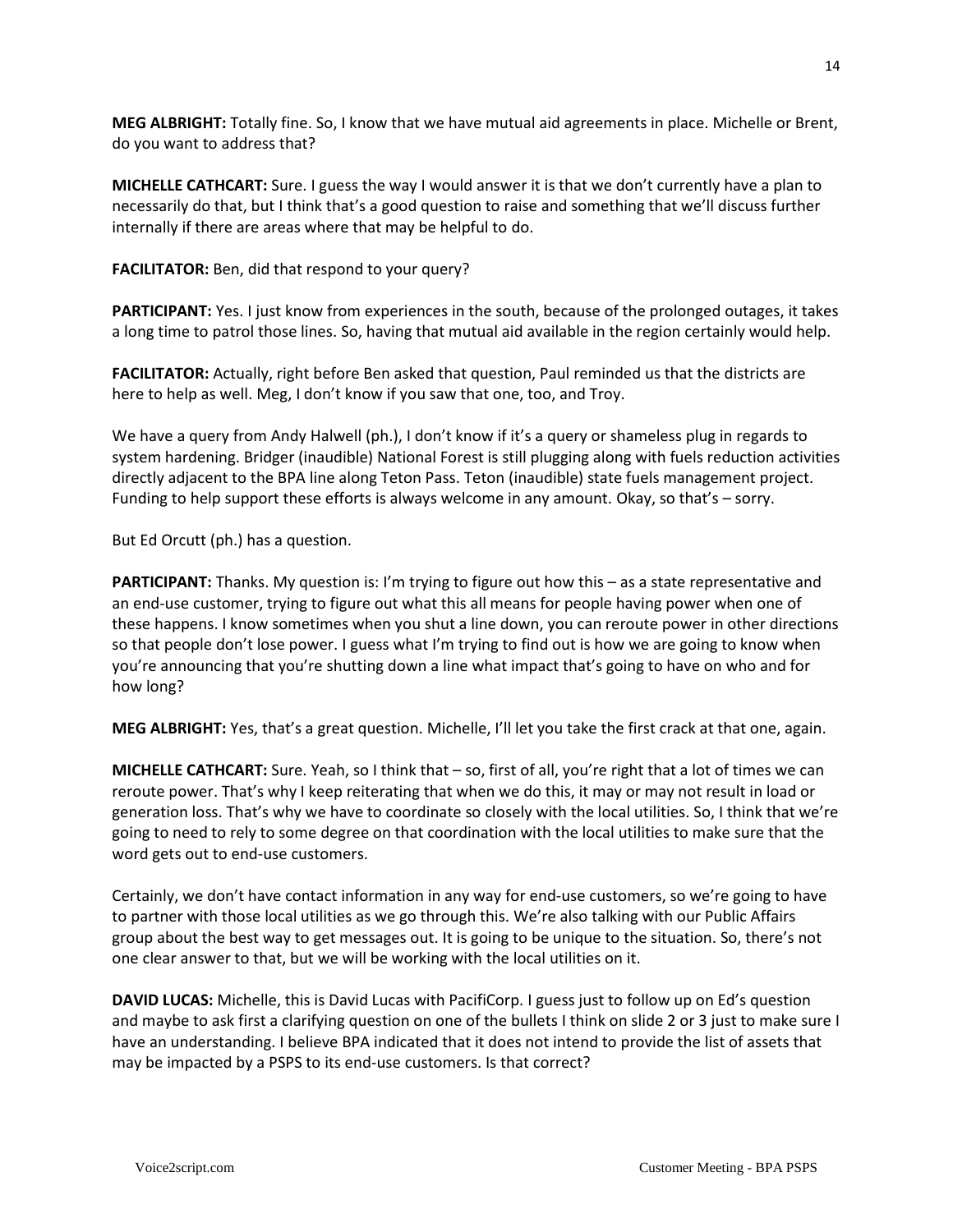**MEG ALBRIGHT:** So, what we have right now is we do have a list of facilities that have a higher risk of ignition. We are not intending to share that list publicly because of the criticality of the information in the list. That said, we are talking about the best communication strategy with the local utilities and the impacted entities so that we can have a common understanding of the impact.

So, we're not sharing it publicly, but we may want to follow up further with individual organizations.

**DAVID LUCAS:** I appreciate that and appreciate BPA holding this informational meeting today and giving an opportunity to comment. I think it would be critical for us in order to provide beneficial comment to understand more about that decision-making process, to understand – and recognizing there certainly is a difference between load drop and non-load drop when BPA takes out a path. But having that understanding so that we can review potential protocols around communication and coordination will be absolutely critical in order for us to be able to provide comments.

**MICHELLE CATHCART:** That makes sense.

**FACILITATOR:** Ed, you wanted to follow up?

**PARTICIPANT:** Yes. I got the impression this was supposed to be a little more geared toward legislators. But what I heard today was a lot of technical discussion. I'm just wondering, what's your plan for communicating to the media when you're about to do one of these events so that laymen can understand what's coming, why it's coming, how it's coming, what the effect is going to be.

**DOUG JOHNSON:** I'll take that one, Meg and Michelle, this is Doug Johnson.

**MEG ALBRIGHT:** Thank you.

**DOUG JOHNSON:** We fully intend to be in touch with local papers. If the place where we're doing this is large enough to have TV stations, get in touch with them, and boil this down into very basic language that people understand – especially if it is going to be result in the power being cut off. But we really intend to try and do that through the local utility. We know that those guys have relationships with the media. Some of them have their own communications and public affairs staff, some don't. So, we'll be working with each of these utilities, depending on their size, to get the right information to them so that 24 hours in advance of this happening, hopefully, people know what the consequences will be, how they need to prepare, and what we're going to do that will cause the power to be off and hopefully give them a good idea of how long the power will be shut off. But we're making plans for that as well.

**MEG ALBRIGHT:** Sean, are there other questions?

**FACILITATOR:** There are no other questions. Dan shared an anecdote. Ryan Kehr (ph.) has just asked a question around rolling blackout guidelines. Do we have anybody – would this be an appropriate forum to ask that question, Meg, or would that be an offline response?

**MEG ALBRIGHT:** What's the exact nature of the question?

**FACILITATOR:** Does BPA have rolling blackout guidelines that it can share? Will BPA request load shed blocks based on percentages of total loads? I ask this knowing this may not be the appropriate forum.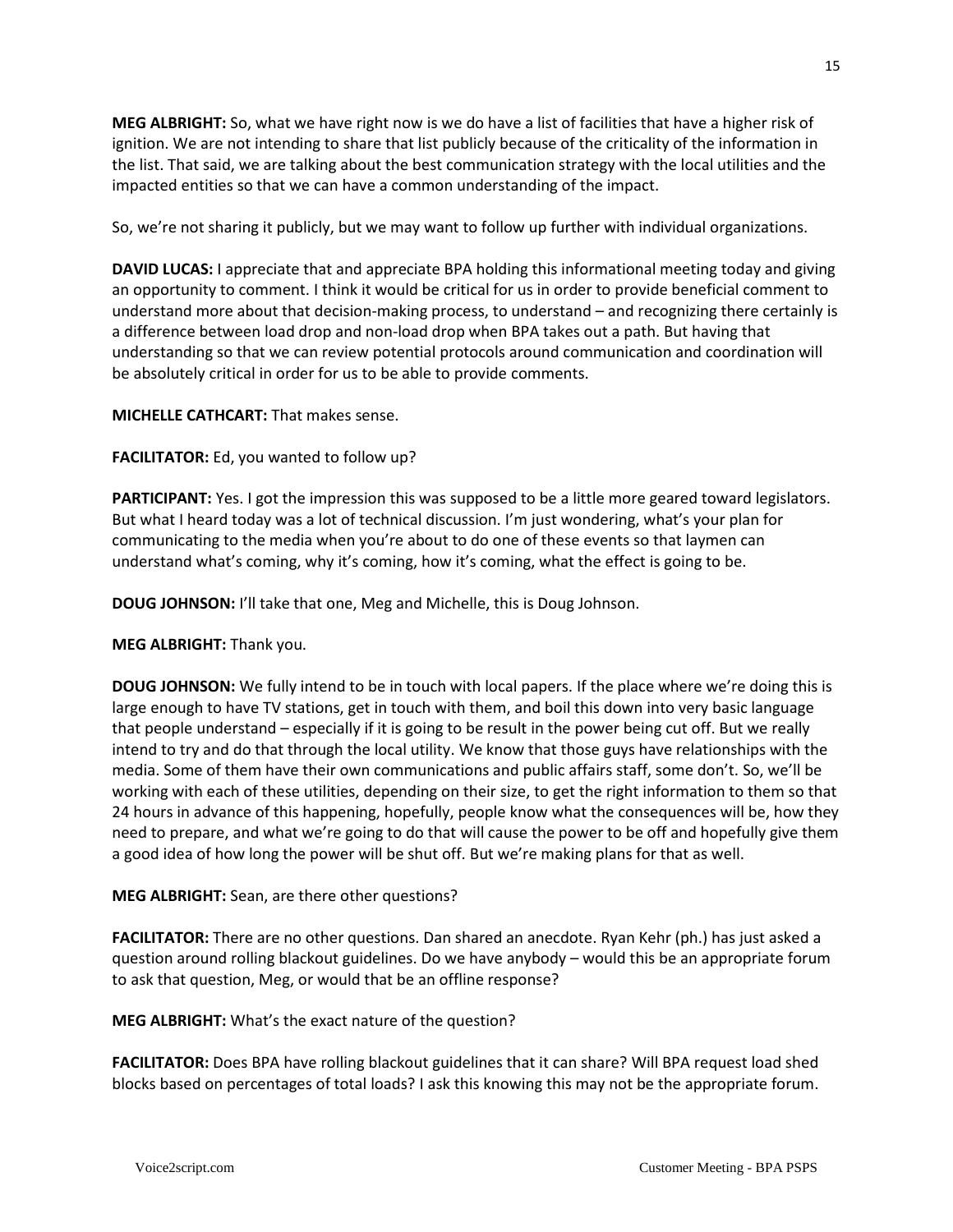**MEG ALBRIGHT:** Yeah, that sounds like a different scenario.

**FACILITATOR:** Ryan, we have this – for everybody, we have this chat saved to ensure that we can go back and make sure that we got the appropriate responses to folks. Ryan, we will make sure that we take this question and see where it does belong to get a response back to you. If you can follow up with a message to techforum or with your AE, then we can make sure and get in contact with you.

**MICHELLE CATHCART:** We'll certainly follow up, as Sean indicated. I do want to say, I don't think that would really apply to a PSPS. A PSPS only the load that is directly impacted by that TSO – if it's a radial feed, then the load at the end of that feed, for example, would be out. I don't think that we would have an instance of using rolling blackouts for a PSPS.

**FACILITATOR:** After that, there are no other questions and nobody else has lined up to ask a question verbally. Just so everybody is aware, that is the end of the presentation.

**MICHELLE CATHCART:** I just want to call out that I know there are a number of people on the phone and not on the Webex. I do want to be clear that the analysis that we have was that less than 2% of our 15,000 circuit miles of transmission are on the high-risk list. It is a very small portion of our transmission system. I know that's been in the chat, but I just wanted to highlight that for anyone listening in.

**FACILITATOR:** Yes. Well played, excellent. Meg, we got one more that just came in here regarding benchmarking of PSPS trigger mechanisms, thresholds. Who, specifically, did you look at in California? The IOUs? CAISO? Who?

**MEG ALBRIGHT:** I know that we reached out to a couple of them. Troy, do you have the names handy? Is that something you're willing to share?

**TROY SIMPSON:** I'm not sure that's something we can share.

## **MEG ALBRIGHT:** Okay.

**MICHELLE CATHCART:** Yeah, I'll note that some of the PSPS plans that we got from some of our partner utilities were under NDA or other protective mechanisms. In terms of the trigger piece of it and the note about the wind speed I think was where that came up. Really, what's important to take away from that is that we looked specifically at our design standards to determine that 60 mph threshold.

**MEG ALBRIGHT:** Fair enough. I appreciate that. Sean, anybody else trying to ask a question?

**FACILITATOR:** Nobody at this time. Obviously, if any questions come to the fore after the close of this meeting, you have the techforum@bpa.gov to submit to or your account executive. There are the dates there for getting in those comments. Any other closing comments from Meg, Michelle, anybody else on the team?

**MEG ALBRIGHT:** I will express appreciation for the questions and ideas that were expressed today. I think that was helpful. Michelle?